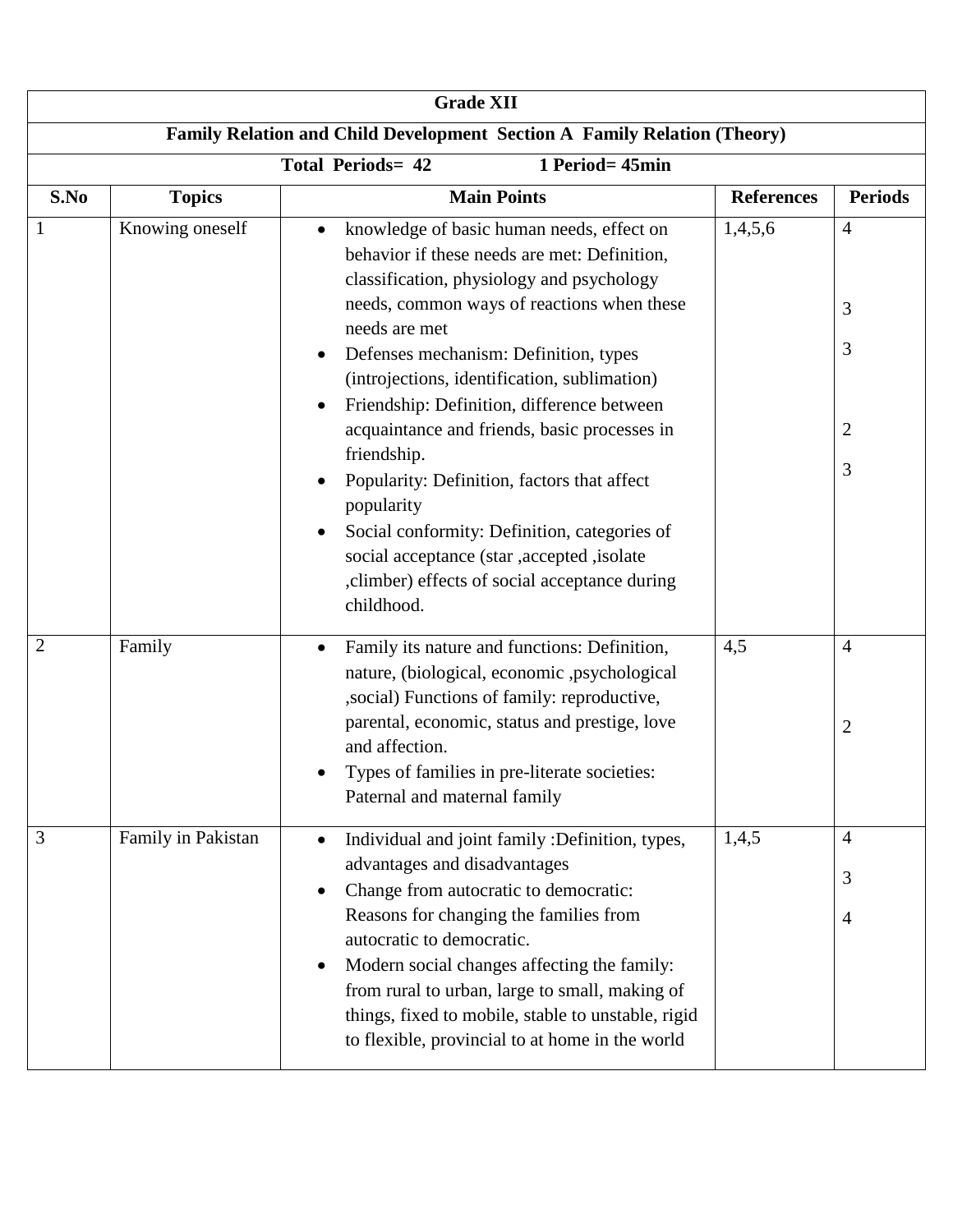| 4 | Individual and the | $\bullet$ | Parent child relationship and responsibilities:   | 3 |
|---|--------------------|-----------|---------------------------------------------------|---|
|   | family             |           | Building friendly feelings and relationship, role |   |
|   |                    |           | of family council, responsibilities and           | 3 |
|   |                    |           | developmental tasks of the family                 | 4 |
|   |                    | $\bullet$ | Influence of cultural environment: Definition,    |   |
|   |                    |           | child in the cultural setting                     |   |
|   |                    |           | Expectations and roles: Expectations of           |   |
|   |                    |           | children and parent towards each other, role of   |   |
|   |                    |           | mother, role of father, parents as teacher,       |   |
|   |                    |           | influence of order of birth and sibling           |   |
|   |                    |           | relationship, cultural conditioning               |   |
|   |                    |           |                                                   |   |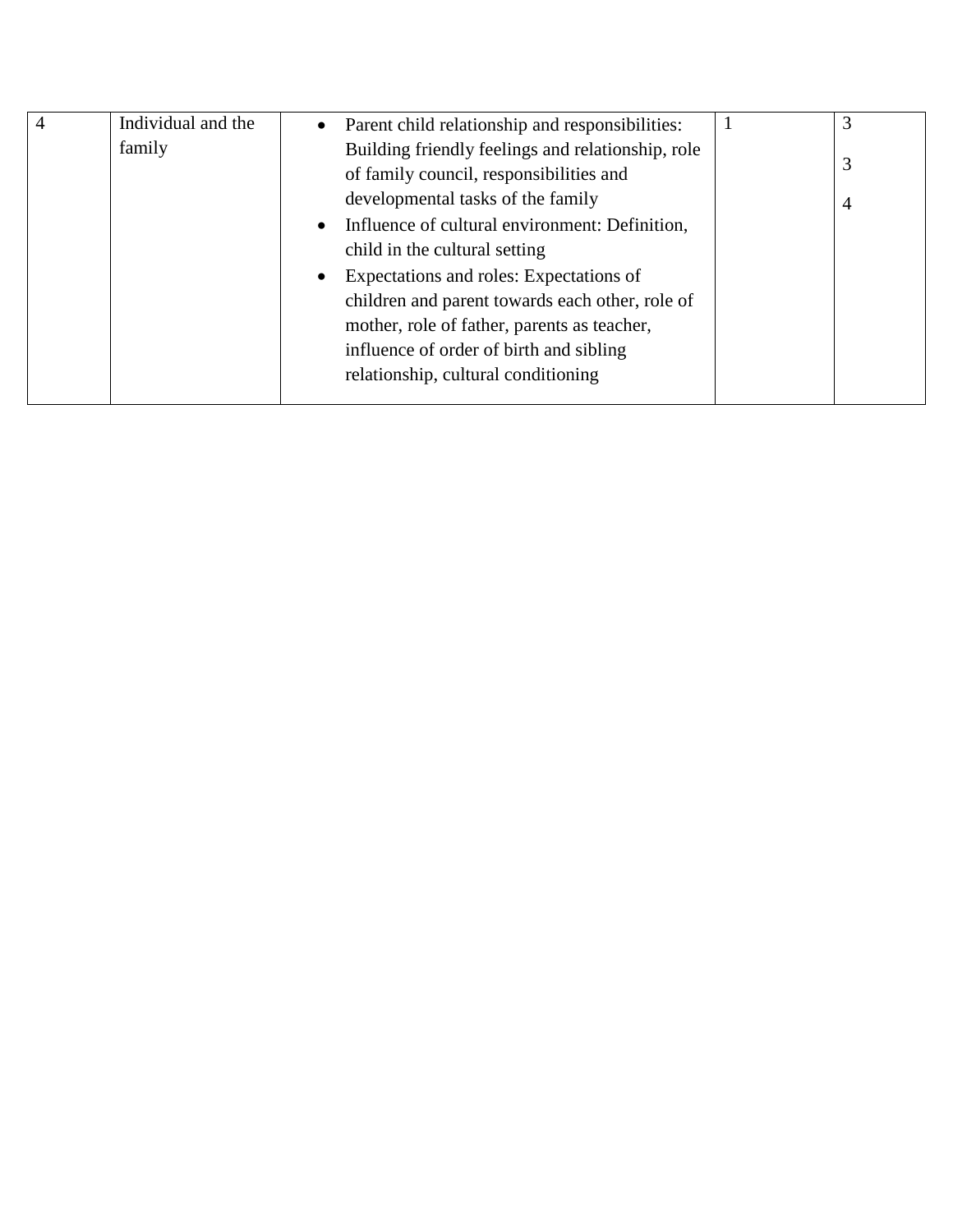| <b>Grade XII</b>                                                                  |                     |                                                                                                                                                                                                                                                                                                                                                                                                                                                                                                                                                                                                                                                                                                                                                                                                                                                                                                                                                                                                                                                                                                                                                                                                                                                                                                                   |                   |                                                                                  |  |  |
|-----------------------------------------------------------------------------------|---------------------|-------------------------------------------------------------------------------------------------------------------------------------------------------------------------------------------------------------------------------------------------------------------------------------------------------------------------------------------------------------------------------------------------------------------------------------------------------------------------------------------------------------------------------------------------------------------------------------------------------------------------------------------------------------------------------------------------------------------------------------------------------------------------------------------------------------------------------------------------------------------------------------------------------------------------------------------------------------------------------------------------------------------------------------------------------------------------------------------------------------------------------------------------------------------------------------------------------------------------------------------------------------------------------------------------------------------|-------------------|----------------------------------------------------------------------------------|--|--|
| <b>Family Relation and Child Development Section B Child Development (Theory)</b> |                     |                                                                                                                                                                                                                                                                                                                                                                                                                                                                                                                                                                                                                                                                                                                                                                                                                                                                                                                                                                                                                                                                                                                                                                                                                                                                                                                   |                   |                                                                                  |  |  |
| <b>Total Periods= 45</b><br>1 Period= 45min                                       |                     |                                                                                                                                                                                                                                                                                                                                                                                                                                                                                                                                                                                                                                                                                                                                                                                                                                                                                                                                                                                                                                                                                                                                                                                                                                                                                                                   |                   |                                                                                  |  |  |
| S.No                                                                              | <b>Topics</b>       | <b>Main Points</b>                                                                                                                                                                                                                                                                                                                                                                                                                                                                                                                                                                                                                                                                                                                                                                                                                                                                                                                                                                                                                                                                                                                                                                                                                                                                                                | <b>References</b> | <b>Periods</b>                                                                   |  |  |
|                                                                                   | Growth of the child | Importance of knowing child development:<br>$\bullet$<br>Knowledge of the pattern of human<br>development<br>Heredity: Definition, how life begins, process<br>٠<br>of heredity, structure of cell, chromosomes,<br>genes, DNA, sex determination, types of twins.<br>Laws of heredity: Law of regression, mutation,<br>$\bullet$<br>variation.<br>Environment and its nature: Definition, factors<br>affecting the baby's pre-natal and post-natal<br>environment.<br>Laws of growth: Cephalocoudal law,<br>٠<br>proximodistal law.<br>Development and care of the child<br>٠<br>Physical development: Definition, physical<br>$\bullet$<br>growth cycle, patterns of physical growth.<br>Social development:: definition, process of<br>$\bullet$<br>socialization, essentials of socialization, social<br>conformity, social development in early<br>childhood, patterns of social development,<br>behavior patterns in social situations.<br>Intellectual development: Definition,<br>intellectual abilities, memory, imagination,<br>creativity, reasoning and making decision,<br>intellectual differences.<br>Emotional development: Definition,<br>$\bullet$<br>characteristics features of children's emotions,<br>common emotional patterns (pleasant and<br>unpleasant) from birth to 5 years of life. | 1,2,3             | $\overline{2}$<br>4<br>$\overline{c}$<br>3<br>$\overline{2}$<br>3<br>3<br>3<br>3 |  |  |
| 2                                                                                 | Origin of behavior  | Motives and drives: Definition, motivation of<br>$\bullet$<br>behavior, physiological drives<br>Maturation and learning: Meaning, functions of<br>$\bullet$<br>maturation, meaning of learning.<br>Emotional stability: Definition, factors that<br>$\bullet$                                                                                                                                                                                                                                                                                                                                                                                                                                                                                                                                                                                                                                                                                                                                                                                                                                                                                                                                                                                                                                                     | 1,3               | $\overline{2}$<br>$\overline{c}$<br>$\overline{c}$                               |  |  |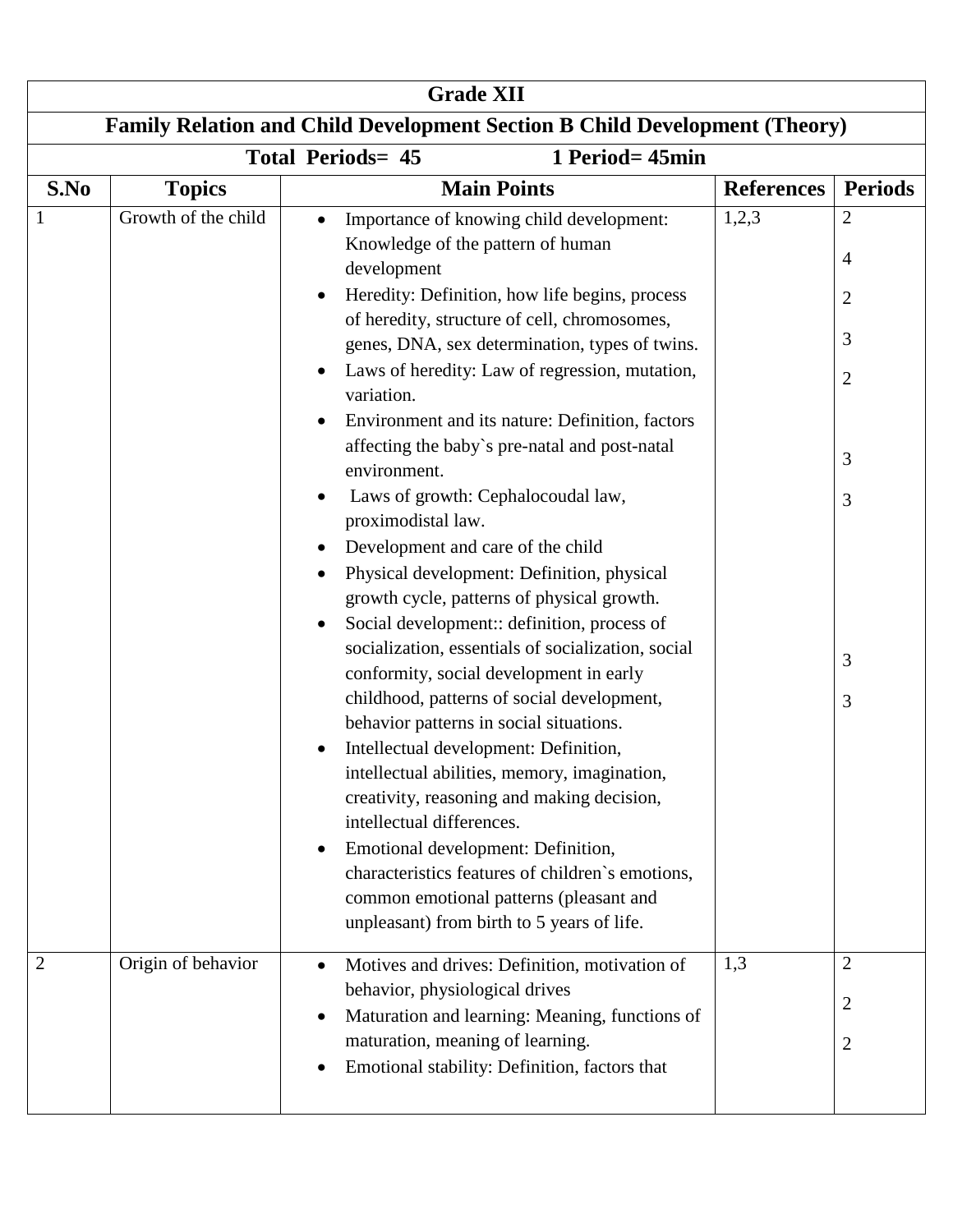|   |                                              |           | affect emotional stability.                                                                      |       |                |
|---|----------------------------------------------|-----------|--------------------------------------------------------------------------------------------------|-------|----------------|
| 3 | <b>Importance of Play</b><br>in child`s life | $\bullet$ | Play equipment: meaning, definition, common<br>play activities of childhood active play, passive | 1,2,3 | $\overline{4}$ |
|   |                                              |           | play)                                                                                            |       | 3              |
|   |                                              | $\bullet$ | Equipment to stimulate the young child's<br>development.                                         |       | $\overline{2}$ |
|   |                                              | $\bullet$ | Theories of play: Surplus energy,                                                                |       | 5              |
|   |                                              |           | recapitulation, relaxation, preparation for future                                               |       |                |
|   |                                              |           | life, pragmatic theory.<br>Some common behavior problems and how to                              |       |                |
|   |                                              |           | deal with them: Definition, classification,                                                      |       |                |
|   |                                              |           | common behavior problems, causes and<br>treatment (bed wetting, thumb sucking, stealing,         |       |                |
|   |                                              |           | nail biting                                                                                      |       |                |

## **BOOKS RECOMMENDED**

- **1.** Dr.Mrs Mehrunnisa Ahmed, Child Development, published by Naseer sonsLahore for Punjab text book board.1970
- **2.** Elizabeth B.Hurlock, Child growth and development, published by TATA McGraw.hill.company, Naw Dehli, reprinted 2007, 5th Edition Elizabeth B.Hurlock, Child Development, published by McGraw.hill series in Psychology, 1978, 6th Edition
- **3.** Borgess and Locke, The Family, published by The American book, company.
- **4.** Dovall, Family Living, by the MacMillan Company.
- **5.** Fred McKinney, Psychology of Personal Adjustment, John Wiley and Sons inc, Newyork. Champan and Hall ltd, London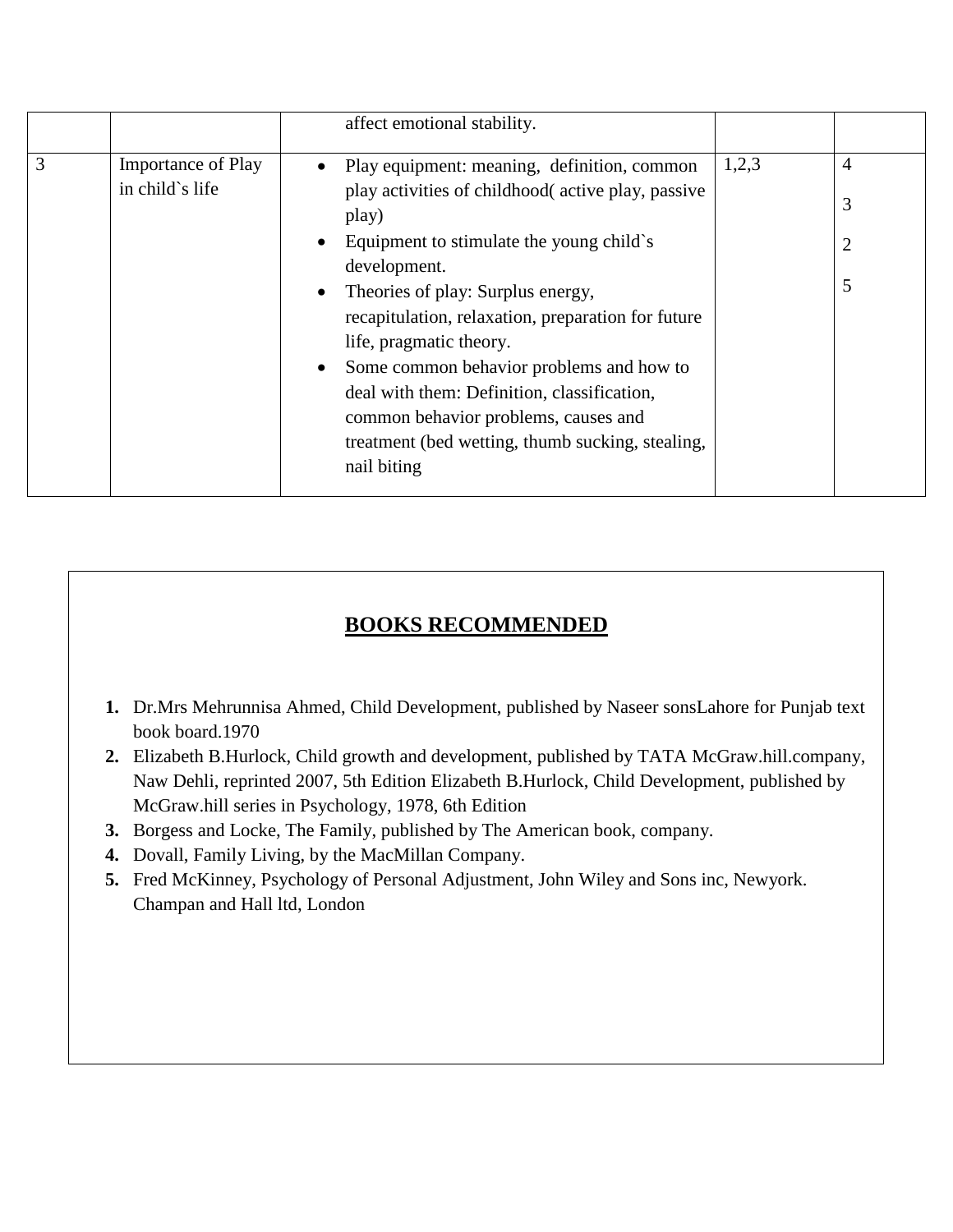| <b>Grade XII</b>                                         |                                                 |                                                                                                                                                                                                                                                                                                                                                                                                                                                                                                                                                                                                                                                                                                                                                                                                                                                                                                                                                                                                                                                                                                                                      |                   |                            |  |  |
|----------------------------------------------------------|-------------------------------------------------|--------------------------------------------------------------------------------------------------------------------------------------------------------------------------------------------------------------------------------------------------------------------------------------------------------------------------------------------------------------------------------------------------------------------------------------------------------------------------------------------------------------------------------------------------------------------------------------------------------------------------------------------------------------------------------------------------------------------------------------------------------------------------------------------------------------------------------------------------------------------------------------------------------------------------------------------------------------------------------------------------------------------------------------------------------------------------------------------------------------------------------------|-------------------|----------------------------|--|--|
| <b>Family Relation and Child Development (Practical)</b> |                                                 |                                                                                                                                                                                                                                                                                                                                                                                                                                                                                                                                                                                                                                                                                                                                                                                                                                                                                                                                                                                                                                                                                                                                      |                   |                            |  |  |
|                                                          | <b>Total Periods= 30</b><br>1 Period= 45min     |                                                                                                                                                                                                                                                                                                                                                                                                                                                                                                                                                                                                                                                                                                                                                                                                                                                                                                                                                                                                                                                                                                                                      |                   |                            |  |  |
| S.No                                                     | <b>Topics</b>                                   | <b>Main Points</b>                                                                                                                                                                                                                                                                                                                                                                                                                                                                                                                                                                                                                                                                                                                                                                                                                                                                                                                                                                                                                                                                                                                   | <b>References</b> | <b>Periods</b>             |  |  |
|                                                          | <b>Assignments &amp;</b><br><b>Observations</b> | <b>Assignments: Definitions of nursery school,</b><br>$\bullet$<br>characteristics of nursery school building,<br>time table, difference with other pre-schools,<br>Techniques of child guidance, principles of<br>observation.<br><b>Observations: list indoor and outdoor Play</b><br>equipment and equipment which promote<br>large and small muscles, creativity,<br>imagination and dramatization in pre-school<br>children.<br>Physical development; observe physical<br>appearance, motor development (hand and<br>leg skills) and stages of play (spectator,<br>solitary, parallel, co-operative play) of pre-<br>school children.<br>Social development: Observe different types<br>of social behavior patterns like (sharing<br>ideas, showing sympathy, waiting for their<br>turn, and co-operation) and characteristics<br>like, as a leader and as a follower in pre-<br>school children.<br><b>Emotional development: some common</b><br>behavior problems (stubbornness,<br>destructiveness, temper tantrum) and their<br>possible causes.<br>Intellectual development: speech<br>development of pre-school children. | 1,2               | 8<br>4<br>6<br>5<br>3<br>4 |  |  |
|                                                          |                                                 |                                                                                                                                                                                                                                                                                                                                                                                                                                                                                                                                                                                                                                                                                                                                                                                                                                                                                                                                                                                                                                                                                                                                      |                   |                            |  |  |